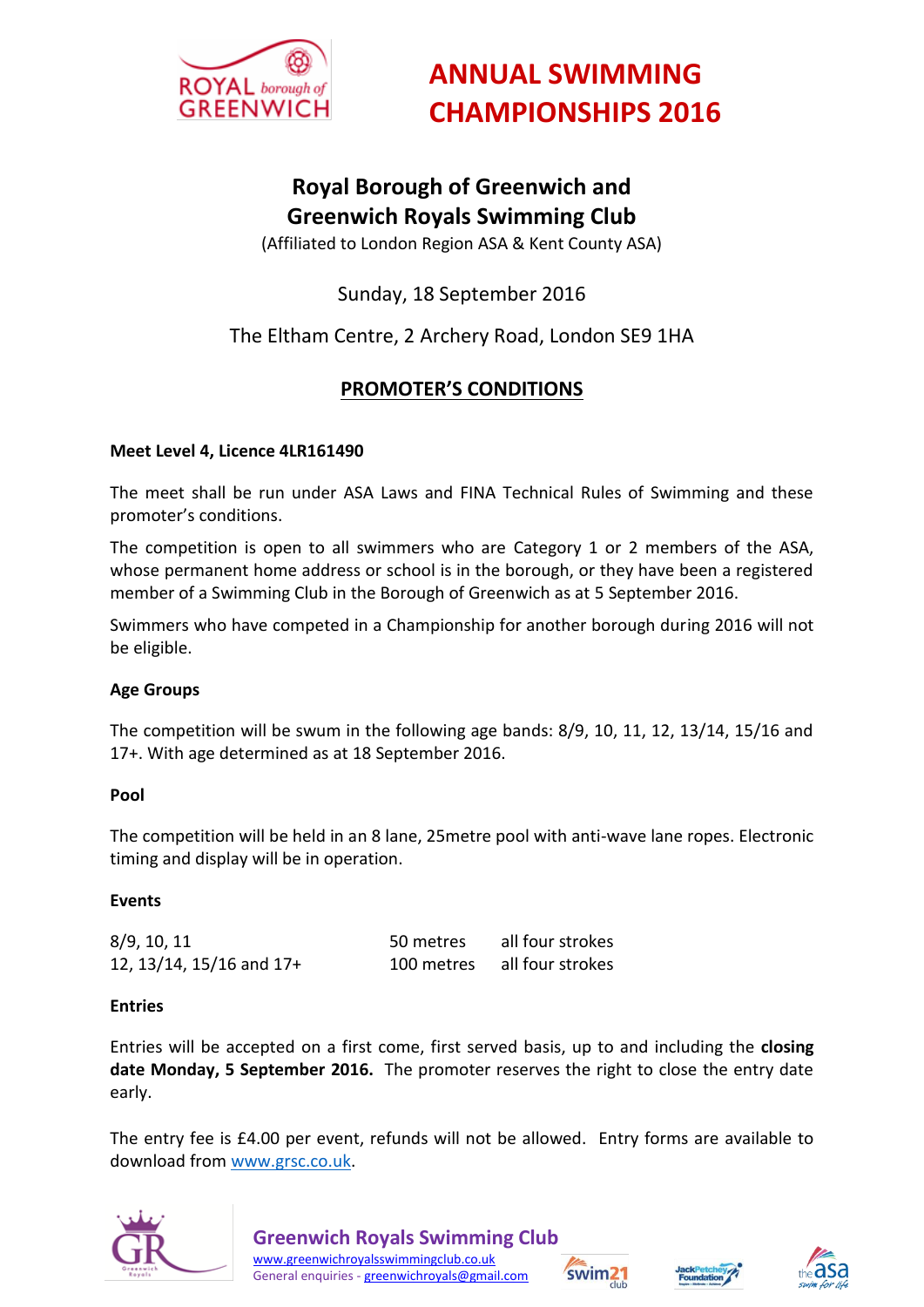#### **The Competition**

Over the top starts may be operated at the discretion of the promoter (except for backstroke). Only the final heat of each event will be spearheaded and all events will be swum on a 'Heat Declared Winner' basis.

#### **Awards and Trophies**

Medals will be presented to:

8/9, 10, 11, 12 Top 6 places 13/14, 15/16 and 17 + Top 3 places

Trophies will be presented for:

 $1<sup>st</sup>$  place in each age group.

Trophies remain the property of Greenwich Borough.

#### **Data Protection**

Meet entries will be managed on computer. Your consent to the holding of personal information for the purposes of the Meet will be treated as being given by the submission of your entries, as will your consent for such to be published during and after the meet.

#### **Photography**

Anyone wishing to take still or digital photography (including the use of mobile phones to do this), must in accordance with the ASA Child protection guidelines, register themselves with the promoter on entry to the Meet.

#### **Administration of the Meet**

There will be one session. A card-less system shall be used. Swimmers must sign in at the relevant desk at least 45 minutes before the start of the competition. Failure to sign in within the stipulated time shall cancel the swimmer's right to compete, and they will only be permitted to swim if there is a spare lane available.

Swimmers in the first event must report to the clerks of the course at least 10 minutes before the start of the competition and others two events before the start of the event they are swimming. It is the swimmers and their coaches' responsibility to report to the clerks of the course on time.

Provisional results will be made available during the Meet at a designated area in the centre which will be announced at the start of the competition. Full results will be accessible shortly after the date of the event.

The promoter reserves the right to refuse admission to any spectator, coach or swimmer.

Conditions not covered in these competition rules will be dealt with in accordance with the laws of the sport and the discretion of the promoter.

Entries should be made on the individual entry form and sent to the meet promoter. It must include name, address, ASA number, telephone number, e-mail address and the appropriate fees. **Closing Date: Monday, 5 September 2016.**